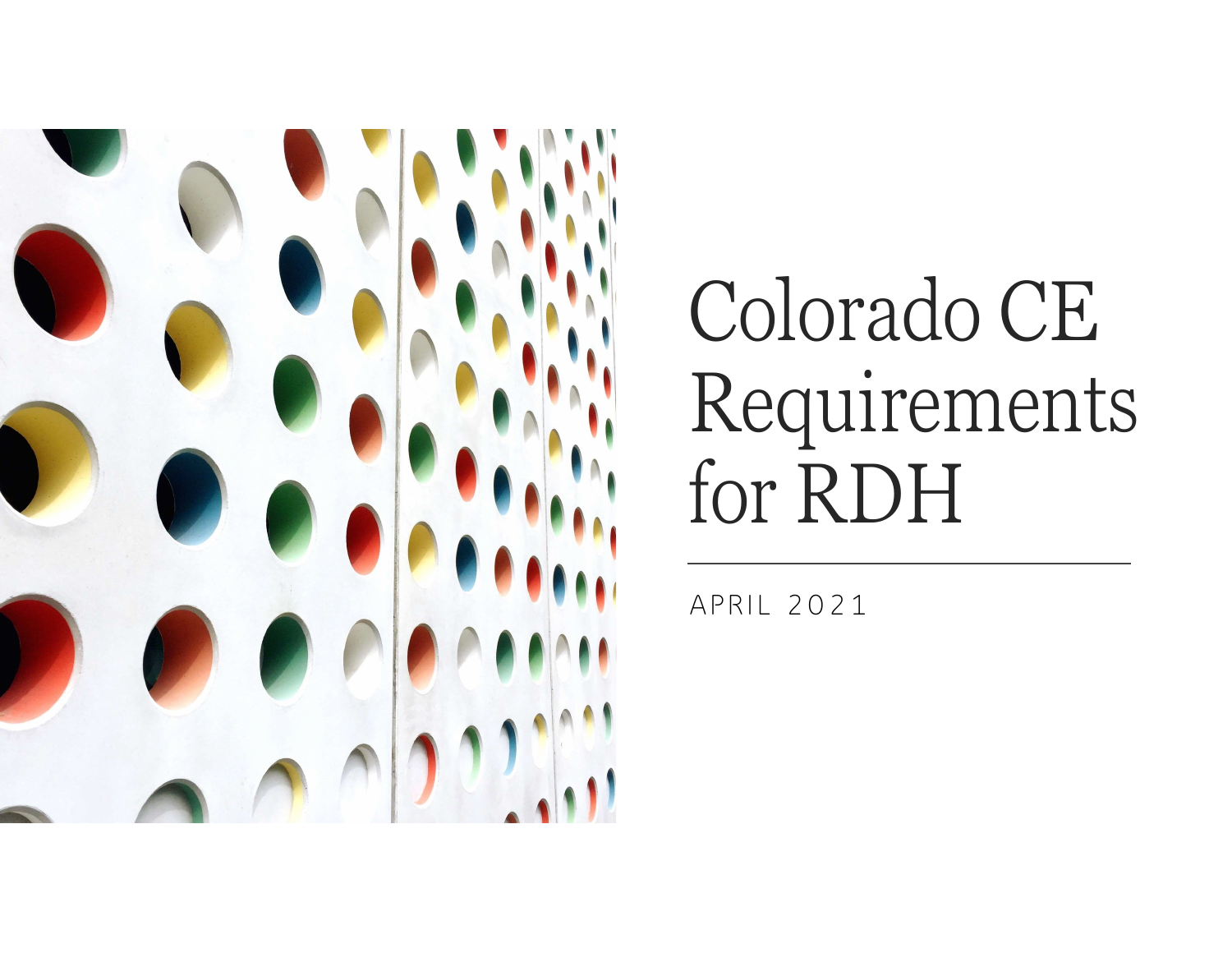#### **Overview**









MAKE SURE COURSES ARE FROM AN ACCEPTED SOURCE

RENEWAL HAPPENS IN FEBRUARY OF EVEN YEARS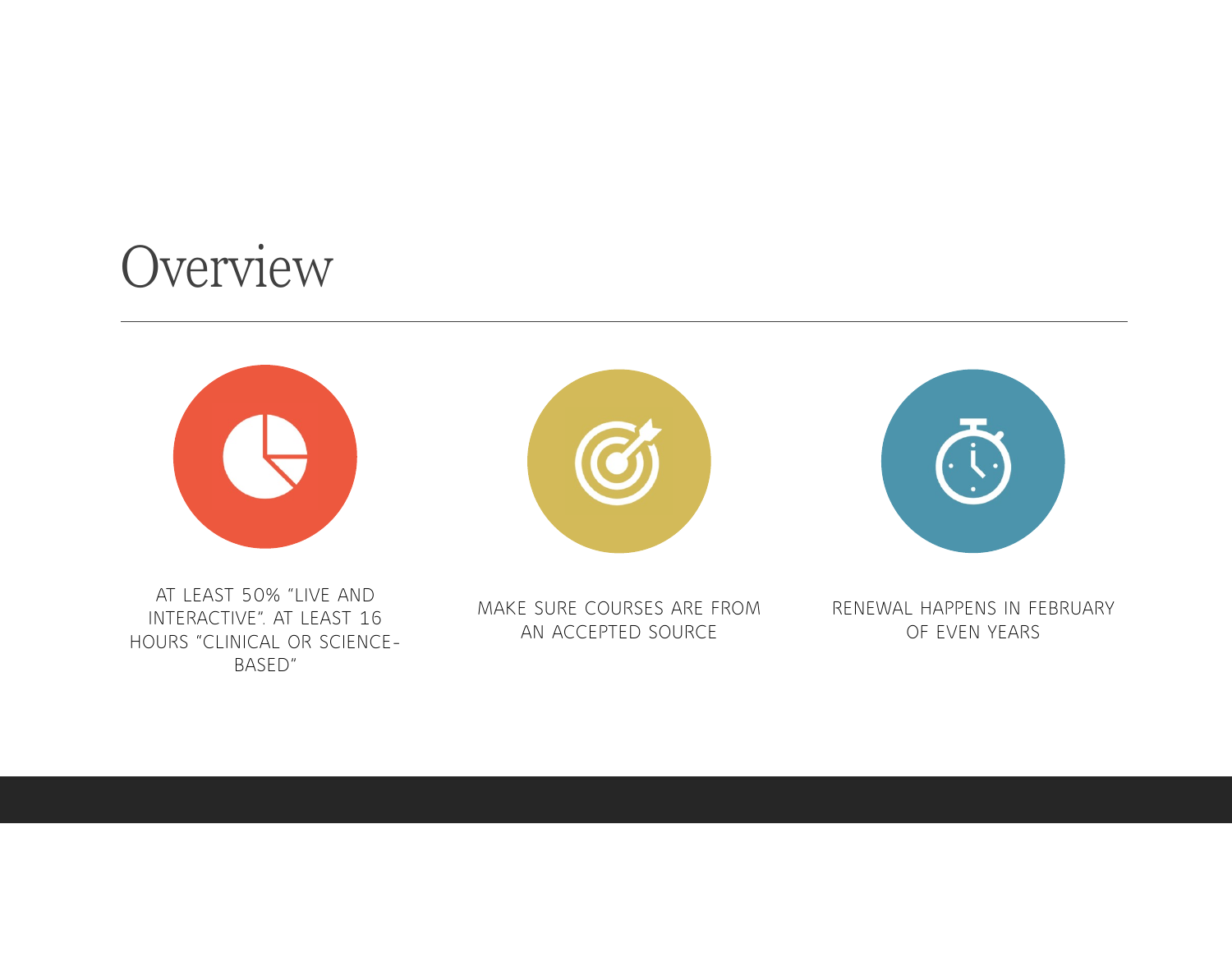### Where do I find the CE requirements?

Colorado Dental Board Rules and Regulations

◦ Download the document at www.codha.org/legislative-info or from the Colorado Dental Board website

CODHA Fact Sheet

◦ Also available at www.codha.org/legislative-info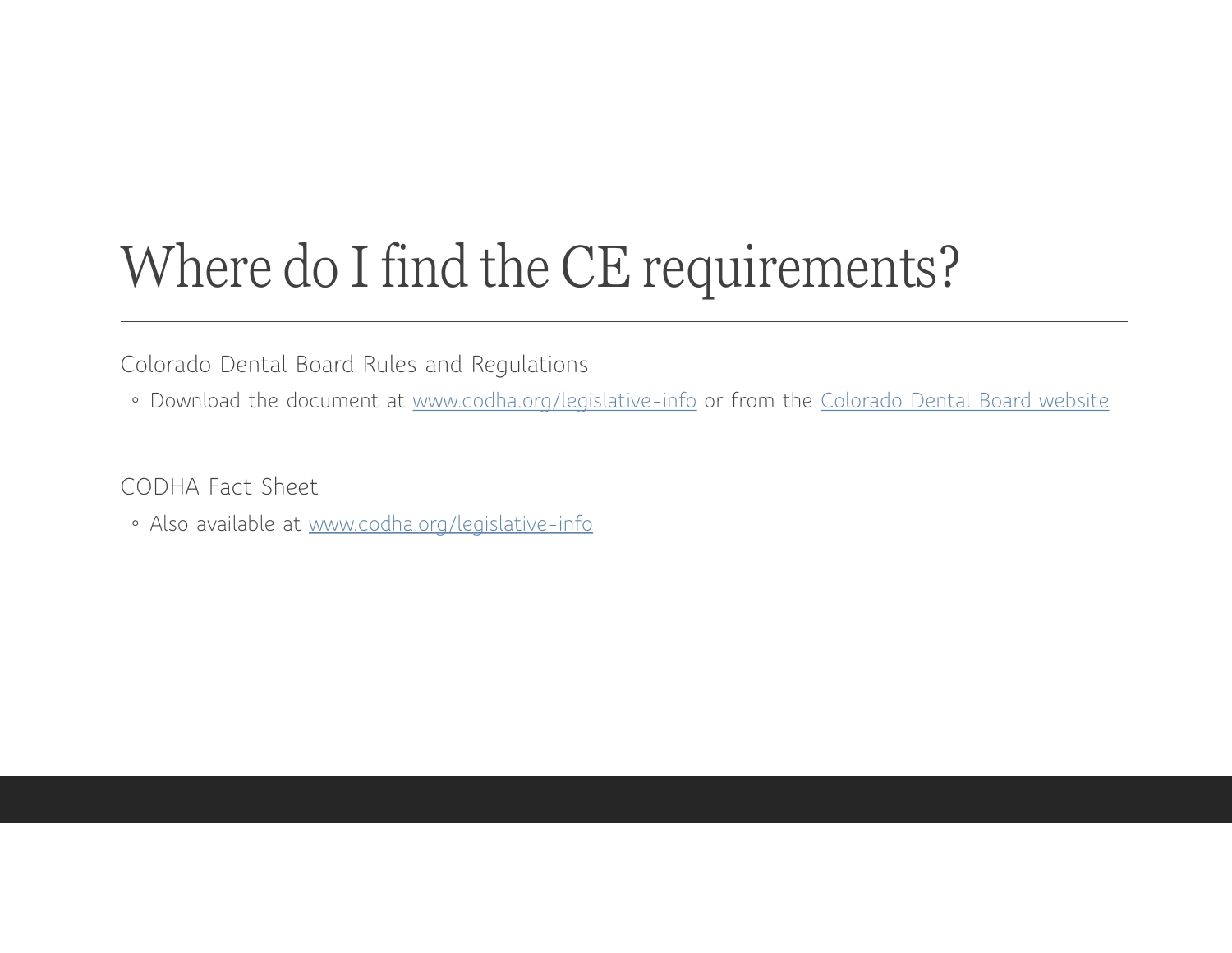#### Summary of CE requirements

- 30 hours every 2 years
- At least 50% have to be "live and interactive"
	- Includes in-person courses and LIVE webinars
	- Does NOT include on-demand/pre-recorded webinars
- At least 16 hours have to be "clinical or science-based" (does not mean hands-on)
- BLS for Healthcare providers can count for a maximum of 2 hours per renewal cycle
- Academic credit hours from CODA accredited programs count for CE
	- CODA accredited programs would include Bachelor's completion programs in dental hygiene, Master's or PhD programs in dental hygiene, or dental school.
	- Ratio is 1 academic credit = 10 hours of CE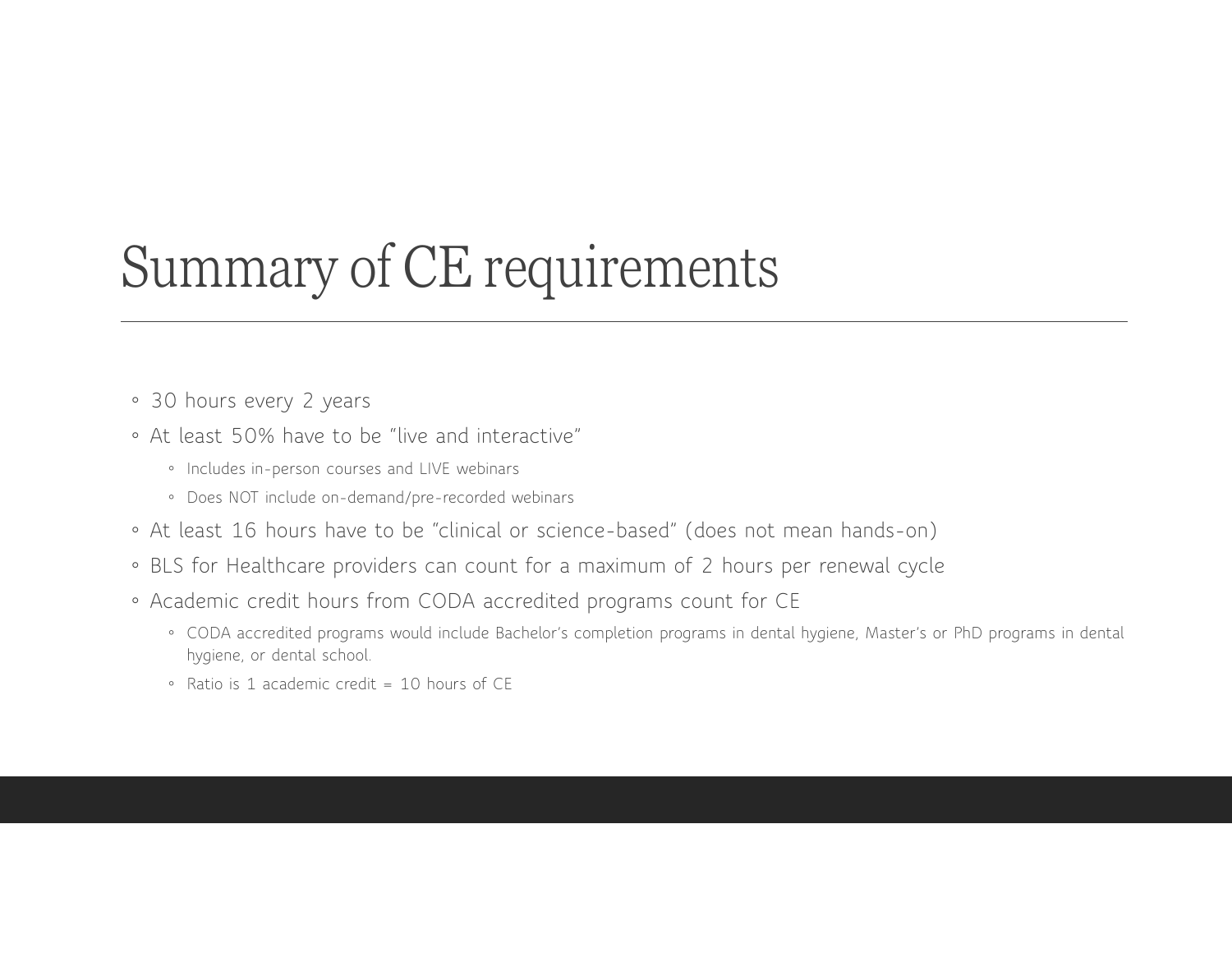## What's are the accepted sources for CE?

Make sure that your CE courses are accepted by the Colorado Dental Board

- Look for the logos below
- Ensure that the course provider fits into one of the categories below

The Colorado Dental Board accepts the following sources for CE for dental hygienists:

- American Dental Association (ADA) Continuing Education Recognition Program (CERP)
- Academy of General Dentistry (AGD) Program Approval for Continuing Education (PACE)
- American Medical Association (AMA) Physician Recognition Award (PRA) and credit system as Category 1 Credit
- Commission on Dental Accreditation (CODA) accredited institutions.
- The American Dental Hygienists' Association (ADHA) and its constituents and component societies
	- Includes courses approved through CODHA
- Local, state, regional, national, or international dental, dental hygiene, dental assisting, medical related professional organization, or study group that has a sound scientific basis, proven efficacy, and ensures public safety.
	-

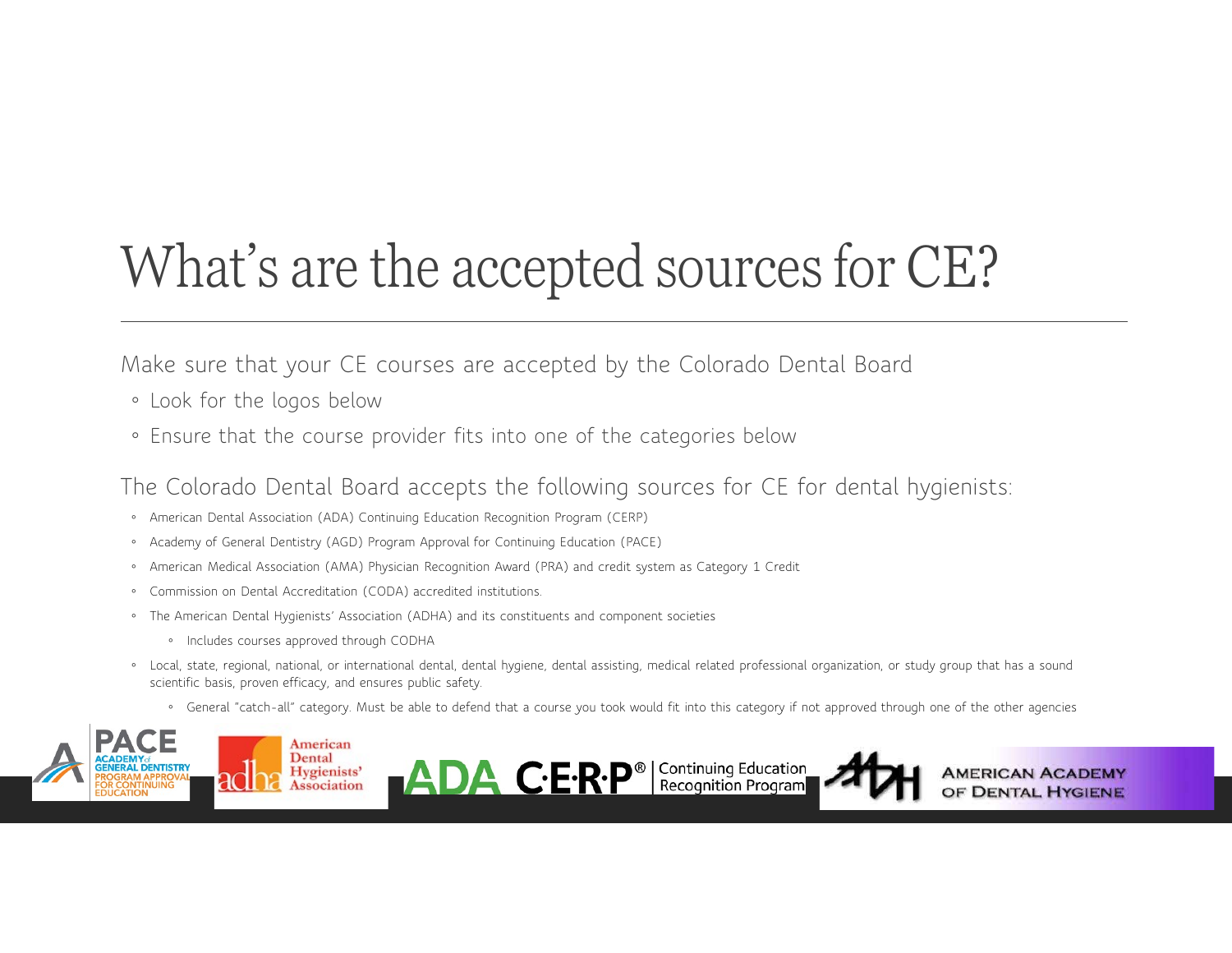#### What cycle do the hours count for?

- Hours count only for the cycle during which they were completed
	- Hours can not be "rolled over"
- Cycles go from March 1 of even year to end of February of the following even year
	- Current cycle is March 1, 2020 to February 28, 2022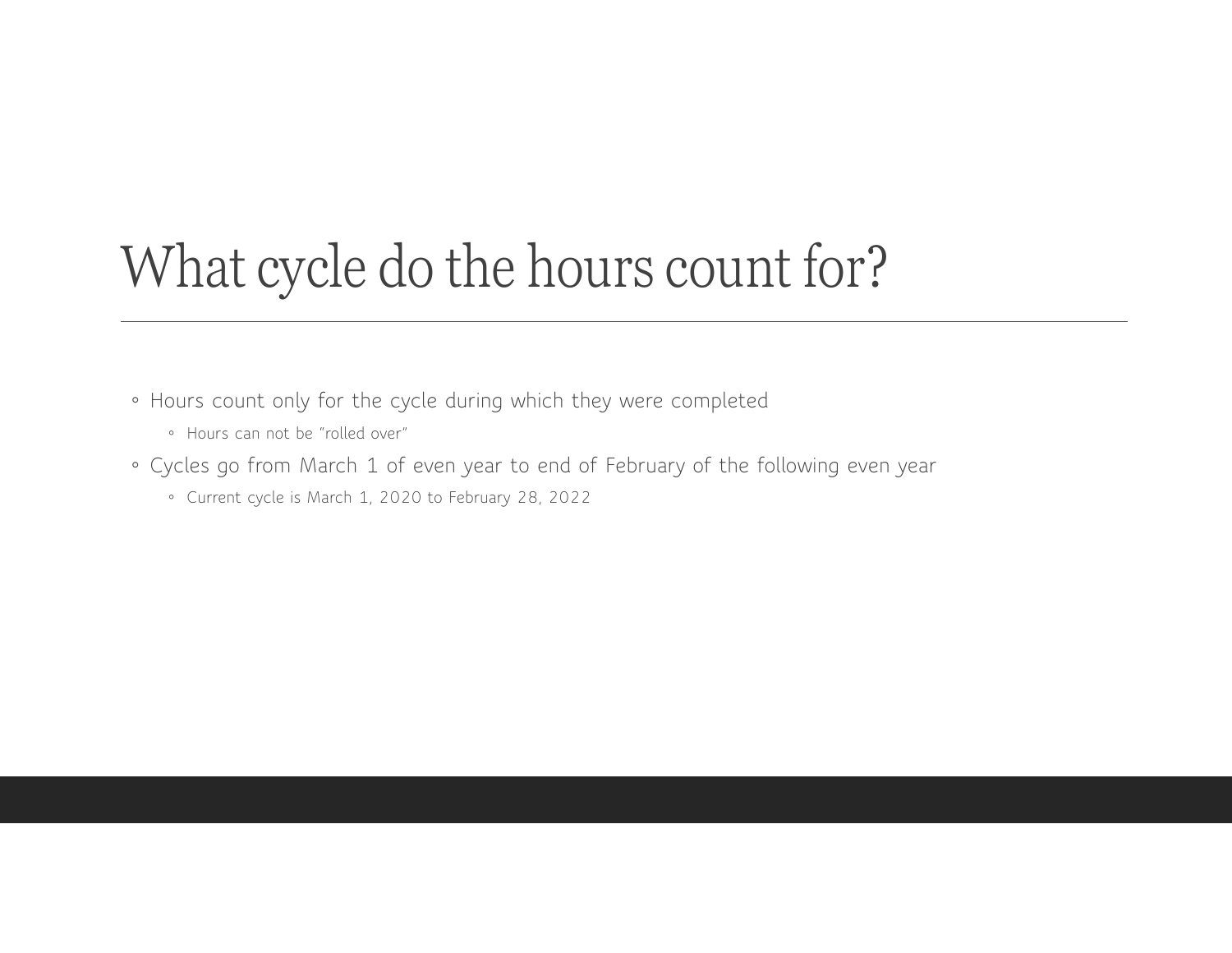#### How do I submit my hours?

- When you renew your license, you will be required to attest that you have completed the required hours
- You do not have to submit proof of your CE unless selected for a random audit by the Colorado Dental Board
	- If audited, you will be contacted by the Colorado Dental Board following license renewal
- You must retain records of your CE for "at least two renewal cycles"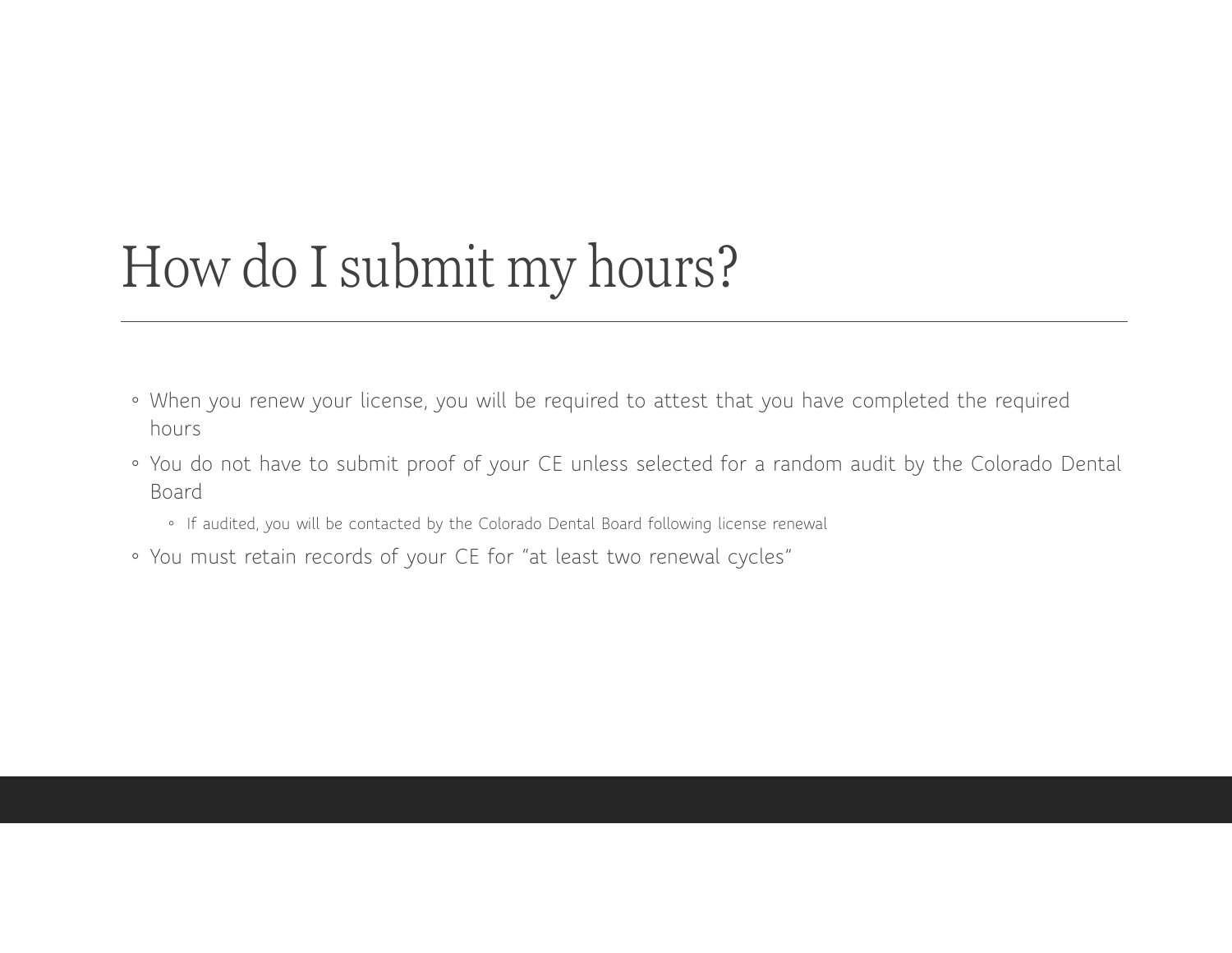# Reminder: CE codes alone do NOT count as proof of CE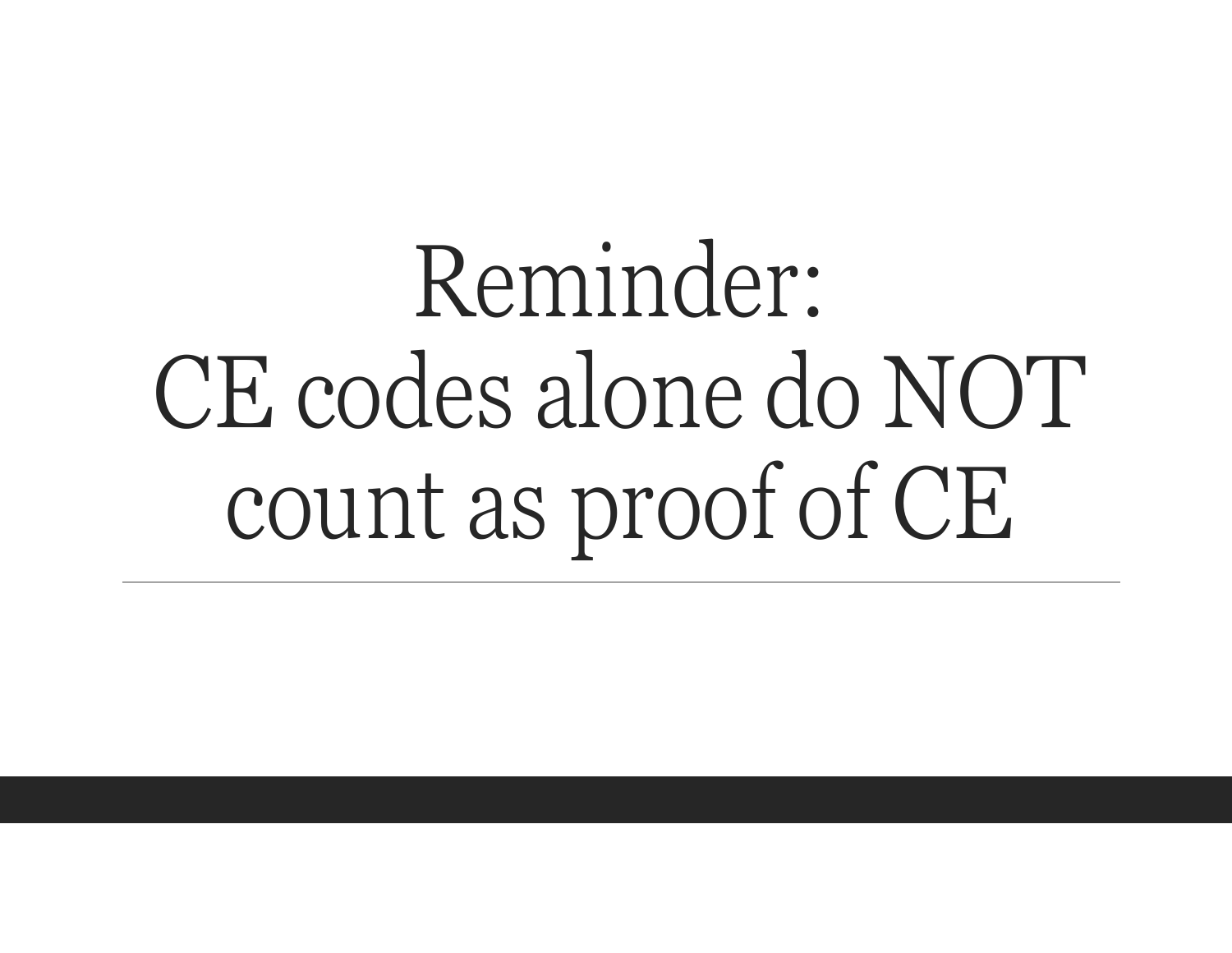#### You MUST obtain a CE certificate as proof of CE

- If you take a CE course that gives you a code at the end, that is NOT your proof of completion
- Most courses and/or conferences have a survey or portal where you need to submit the code for each course
- After submitting the codes, you will either be sent a CE certificate OR you will be able to access and print the CE certificate through the online portal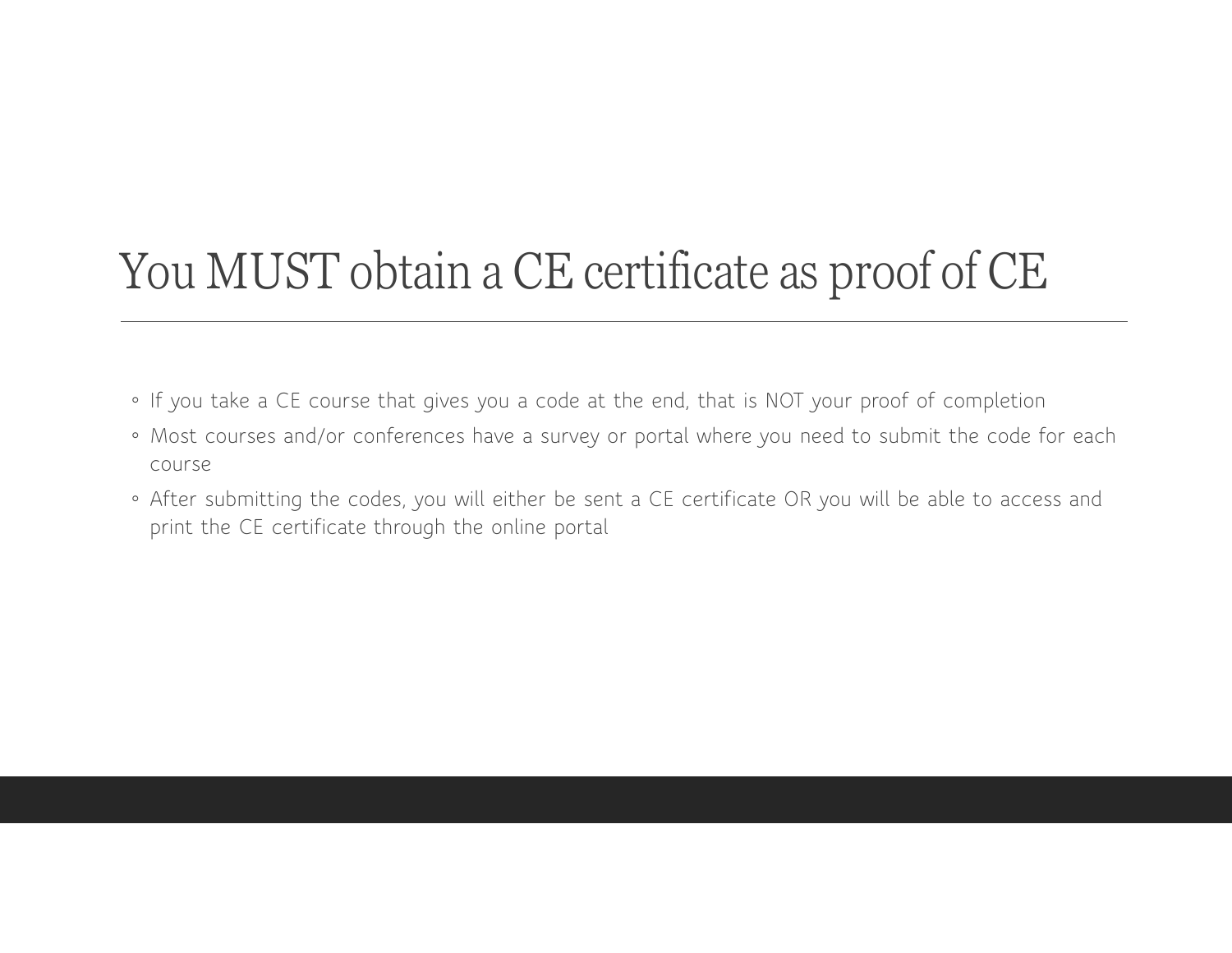#### CE certificates must include:

- Course sponsor
- Title
- Date(s)
- Hours
- Whether course was live or on-demand